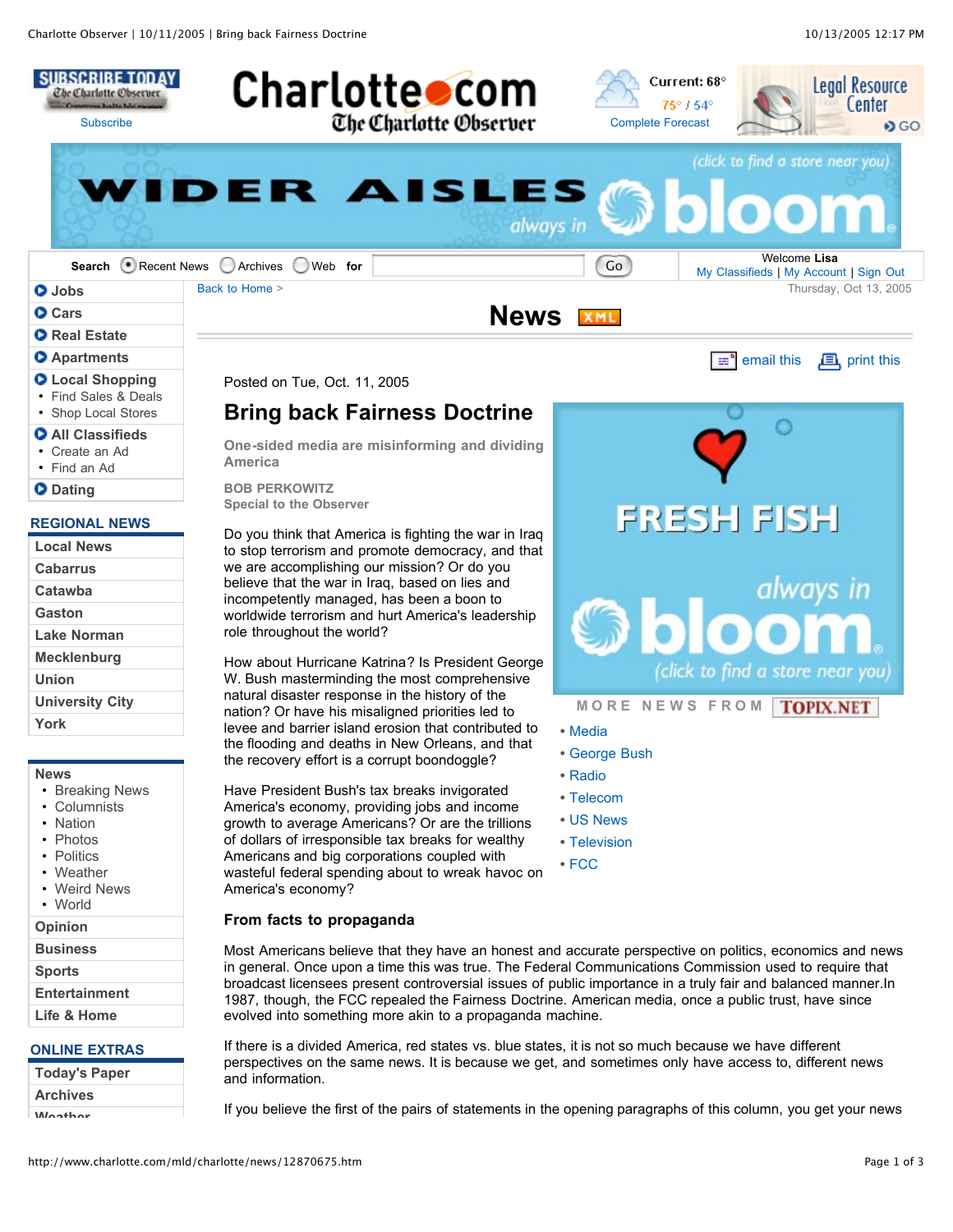**Weather Forums Traffic Reports Visitors Guide Ads From Observer Advertising Sections Local Coupons Celebrations Yellow Pages Maps & Directions**

#### **SITE SERVICES**

| <b>RSS</b>              |
|-------------------------|
| Place an Ad             |
| <b>Contact Us</b>       |
| <b>Contact Observer</b> |
| Feedback                |
| <b>E-Edition</b>        |
| <b>Staff Listing</b>    |





**» Today's photos**

**» Photo Gallery**

and form your opinions based on information from sources like Fox News, Rush Limbaugh and the Sinclair television stations. These sources are unabashedly biased in their support of the president and his policies. Sinclair affiliates, which reach 22 percent of the American public, are even required to take a pledge to not report critically on President Bush or the war in Iraq.

### **Alternatives vanish**

Alternative or critical perspectives have no significant presence in American mass media anymore. Alternative mass media are vanishing. Six giant multi-national corporations control most of America's radio and television stations and newspapers.

These media conglomerate news sources are controlled by powerful economic and political forces. Their priority is not on acting in the public interest by reporting accurate and unbiased news. They follow corporate guidance and avoid controversy that might distract advertisers or viewers.

The war in Iraq provides an illustrative example. Certain information about the war is strictly controlled. We get the mind-numbing statistics on American soldiers killed in action almost daily. However, deaths of American civilians or Iraqi casualties, are not tallied. Photos of injured Americans or of the flag-draped coffins of American dead are taboo.

Even domestic news on the war is limited.

Three weeks ago the largest anti-war demonstrations since Vietnam occurred in Washington, D.C. As many as 250,000 people gathered there, and many thousands more protested in other American cities. This should have been a big story, but in our own Charlotte Observer it merited just 213 words buried on page 4A.

The following day, a scant 400 pro-war marchers gathered in Washington. The Observer provided this small group with the exact same coverage.

Most Americans share the same values and given the same information would draw similar conclusions. We all require unbiased information to make accurately informed decisions about our politicians and our future.

For 50 years prior to 1987 America lived under regulations that required truly fair and balanced news reporting. The best thing we could do now for American democracy is bring back the Fairness Doctrine.

Unfortunately, given the current political environment, it is unlikely Congress will reinstate the Fairness Doctrine. In the absence of federal protection for our right to know, we each need to seek out varied news sources to make sure we have a broad perspective and accurate information.

If you want to stay informed, subscribe to multiple newspapers. I get The Charlotte Observer, New York Times and Wall Street Journal. Look to international sources like the Economist magazine and internet resources like TruthOut and AlterNet. In your television and radio viewing, balance commercial news with National Public Radio and Public Broadcasting Service television. Don't stick to one channel or paper and think you have an accurate perspective. Everyone has an agenda. Make your agenda being in touch with reality.

Bob

**Perkowitz** 

*Observer community columnist Bob Perkowitz of Charlotte is a businessman, environmentalist and lifelong Republican. Write him c/o The Observer, P.O. Box 30308, Charlotte, NC 28230-0308, or at rperks282@aol.com.*